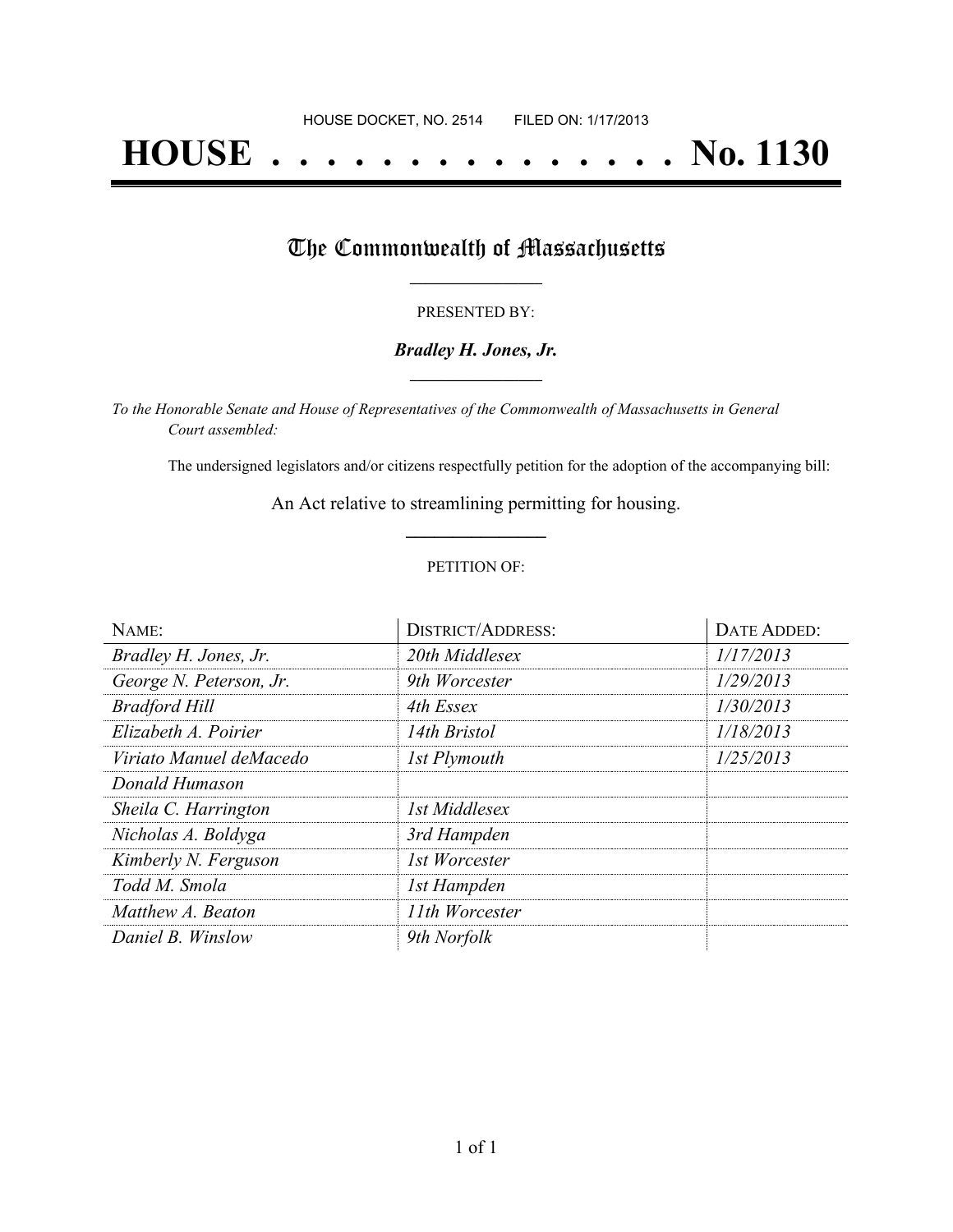## **HOUSE . . . . . . . . . . . . . . . No. 1130**

By Mr. Jones of North Reading, a petition (accompanied by bill, House, No. 1130) of Bradley H. Jones, Jr. and others for legislation to expedite the permitting process for housing. Housing.

#### [SIMILAR MATTER FILED IN PREVIOUS SESSION SEE HOUSE, NO. *2125* OF 2011-2012.]

### The Commonwealth of Massachusetts

**\_\_\_\_\_\_\_\_\_\_\_\_\_\_\_ In the Year Two Thousand Thirteen \_\_\_\_\_\_\_\_\_\_\_\_\_\_\_**

An Act relative to streamlining permitting for housing.

Be it enacted by the Senate and House of Representatives in General Court assembled, and by the authority *of the same, as follows:*

1 SECTION 1. Section 2 of chapter 43D of the General Laws, as most recently amended by 2 chapter 238 of the acts of 2012, is hereby amended by inserting, after the definition "Governing 3 body", the following new definition:-

 "Housing Priority Zone", a privately or publicly owned property, a zoning district or a zoning overlay district zoned and designated for the development or redevelopment of housing which: (1) exceeds the allowable unit density by a minimum of 10 percent greater than the density allowed prior to designation as a priority zone; (2) includes a minimum of 40% of its units as affordable to those earning 80% or less of area median income; (3) may incorporate the use of zoning methods known as cluster development, as defined in Section 9 of Chapter 40A of the General Laws, or open space residential design; and (4) is designated a priority development site by the board, in consultation with the department of housing and community development.

12 SECTION 2. Chapter 43D of the General Laws, as so appearing, is hereby amended by 13 inserting, after section 16, the following new section:-

14 Section 17. For the purposes of determining consistency with the definition of "consistent 15 with local needs" contained in section 20 of chapter 40B, a housing unit developed in a housing 16 priority zone shall be credited at the rate of 1.75 units upon the issuance of a building permit.